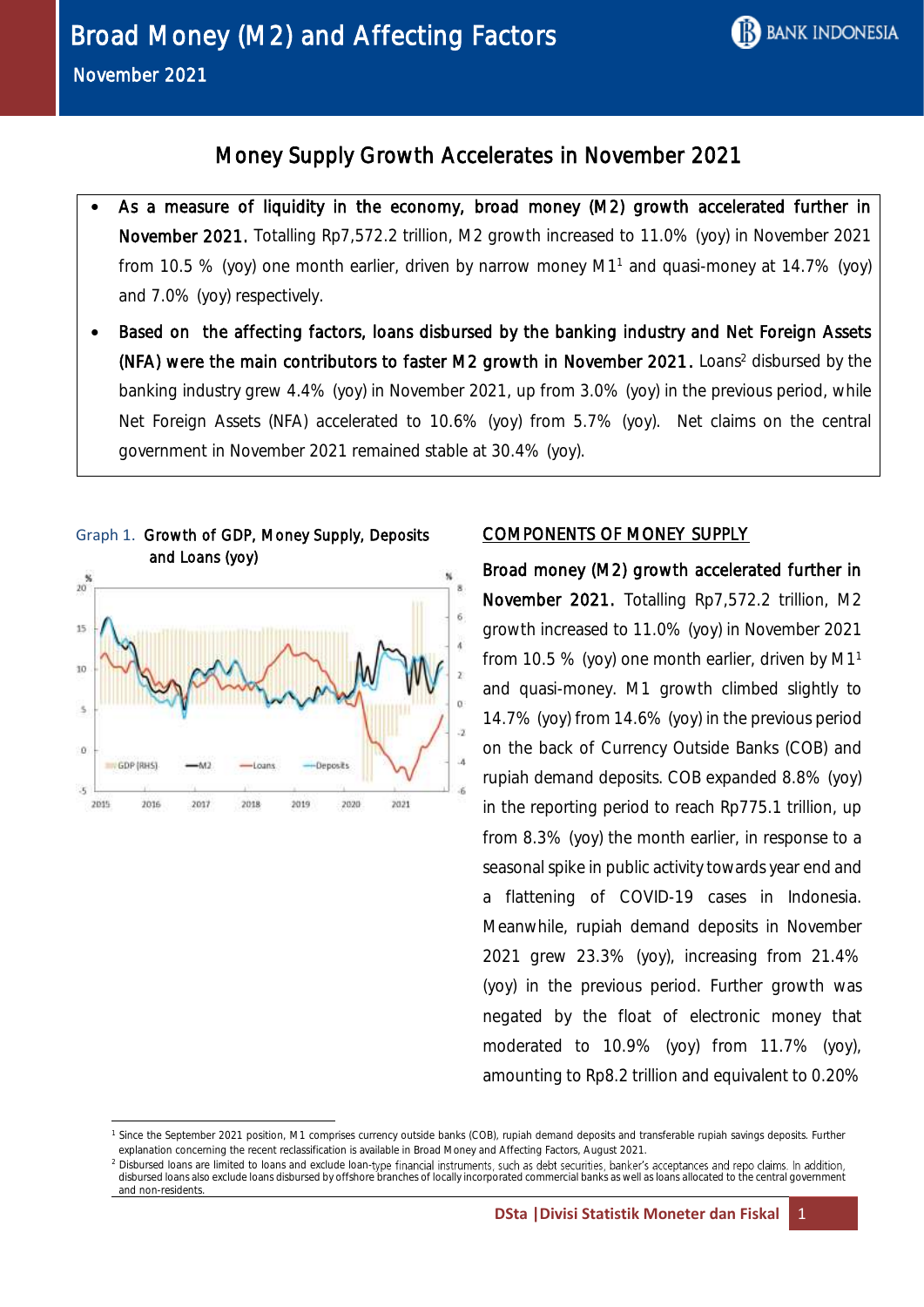#### Table 1. Money Supply and Components (Rp, trillions)

|                                                           | 2021       |         | % (you)      |         |  |
|-----------------------------------------------------------|------------|---------|--------------|---------|--|
| <b>Description</b>                                        | <b>Drt</b> | Nov*    | <b>CR121</b> | Nov 21* |  |
| Broad Money (M2)                                          | 7,491.7    | 7,572.2 | 10.5         | 11.0    |  |
| Narrow Money (M1).                                        | 4,077.7    | 4.146.3 | 14.6         | 14.7    |  |
| Currency Outside Commercial and Rural Banks.              | 766.7      | 775.1   | 歌る           | $-8.8$  |  |
| Rupish Demand Deposits                                    | 1,304.7    | 1,339.7 | 21.4         | 23.3    |  |
| ww. Eechanic Money                                        | 8.4        | 前定日     | 11.7         | 10.9    |  |
| flugiah Saving Depocits that can be withdrawn at anytime- | 2,006.3    | 2,031.5 | $-13.0$      | 11.9    |  |
| Quixi Money                                               | 1.891.8    | 3,405.8 | <b>B</b> 8   | 江应      |  |
| Time Deposits (Rupiah & Foreign Currency).                | 2.652.7    | 2,660.0 | 10.8         | 27      |  |
| Swing Deposits (Ruptah & Foregin Currency)                | 297.6      | 242.6   | 10.9         | 10.6    |  |
| Dwmand Deposits (Foreign Currency)                        | 5033       | 503.3   | 41.9         | 34.9    |  |
| Securities Other Than Shares                              | 20.2       | $-20.1$ | (10.6)       | (16.3)  |  |

\*Preliminary figures





Table 2. Factors Affecting Money Supply (Rp, trillions)

|                                       | 2021       | % (yoy)   |               |         |  |
|---------------------------------------|------------|-----------|---------------|---------|--|
| <b>Description</b>                    | <b>Oct</b> | Nov*      | <b>Oct 21</b> | Nov'21* |  |
| Broad Money (M2)                      | 7,491.7    | 7,572.2   | 10.5          | 11.0    |  |
| <b>Net Foreign Assets</b>             | 1,834.6    | 1,842.2   | 5.7           | 10.6    |  |
| Net Domestic Assets                   | 5,657.1    | 5,730.0   | 12.1          | 11.1    |  |
| o/w: Net Claims on Central Government | 1,037.3    | 1,113.3   | 30.4          | 30.4    |  |
| Claims on Central Government          | 1,679.2    | 1.695.2   | 243           | 22.7    |  |
| Liabilities to Central Government     | 641.9      | 581.9     | 155           | .103    |  |
| Claims on Other Sector                | 6,153.0    | 6,222.6   | 3.4           | 5.6     |  |
| Loans:                                | 5.652.8    | 5,694.9   | 3.0.          | 4.4     |  |
| Equity                                | (1,999.2)  | (2,024.4) | 8.8           | 11.6    |  |
| Net Other Items                       | 812.7      | 779.7     | 50.9          | 25.0    |  |

**Notes** 

\*Preliminary Figures

**.** 

of total M1. On the other hand, rupiah savings deposits which can be withdrawn at any time, decelerated to 11.9% (yoy) from 13.0% (yoy) in the reporting period, totalling Rp2,031.5 trillion and accounting for 49.0% of total M1.

Accounting for 45.0% of total M2 in November 2021 with a value of Rp3,405.8 trillion, quasi-money growth was recorded at 7.0% (yoy) faster than 6.0% (yoy) in the previous period, boosted by time deposits and foreign currency demand deposits. In contrast, securities other than shares slumped into a deeper -16.3% (yoy) contraction after retreating - 10.6% (yoy) one month earlier, primarily due to a decrease of rupiah securities issued by banks and held by nonbank financial corporations (Table 1).

### DETERMINANTS OF MONEY SUPPLY

Based on the affecting factors, loans disbursed by the banking industry and Net Foreign Assets (NFA) were the main contributors to faster M2 growth in November 2021. Loans disbursed<sup>3</sup> by the banking industry grew 4.4% (yoy) in November 2021, up from 3.0% (yoy) in the previous period supported by productive and consumptive loans. Meanwhile, Net Foreign Assets (NFA) in November 2021 grew 10.6% (yoy), increasing from 5.7% (yoy) in October 2021, in response to a higher claims on non-residents given the higher position of reserve assets.

Meanwhile, net claims on the central government in November 2021 remained stable at 30.4% (yoy) as slower growth of liabilities to the central government in the form of rupiah savings instruments due to withdrawals was offset by slower growth of

<sup>&</sup>lt;sup>3</sup> Disbursed loans are limited to loans and exclude loan-type financial instruments, such as debt securities, banker's acceptances and repo claims. In addition, disbursed loans also exclude loans disbursed by offshore branches of locally incorporated commercial banks as well as loans allocated to the central government and non-residents.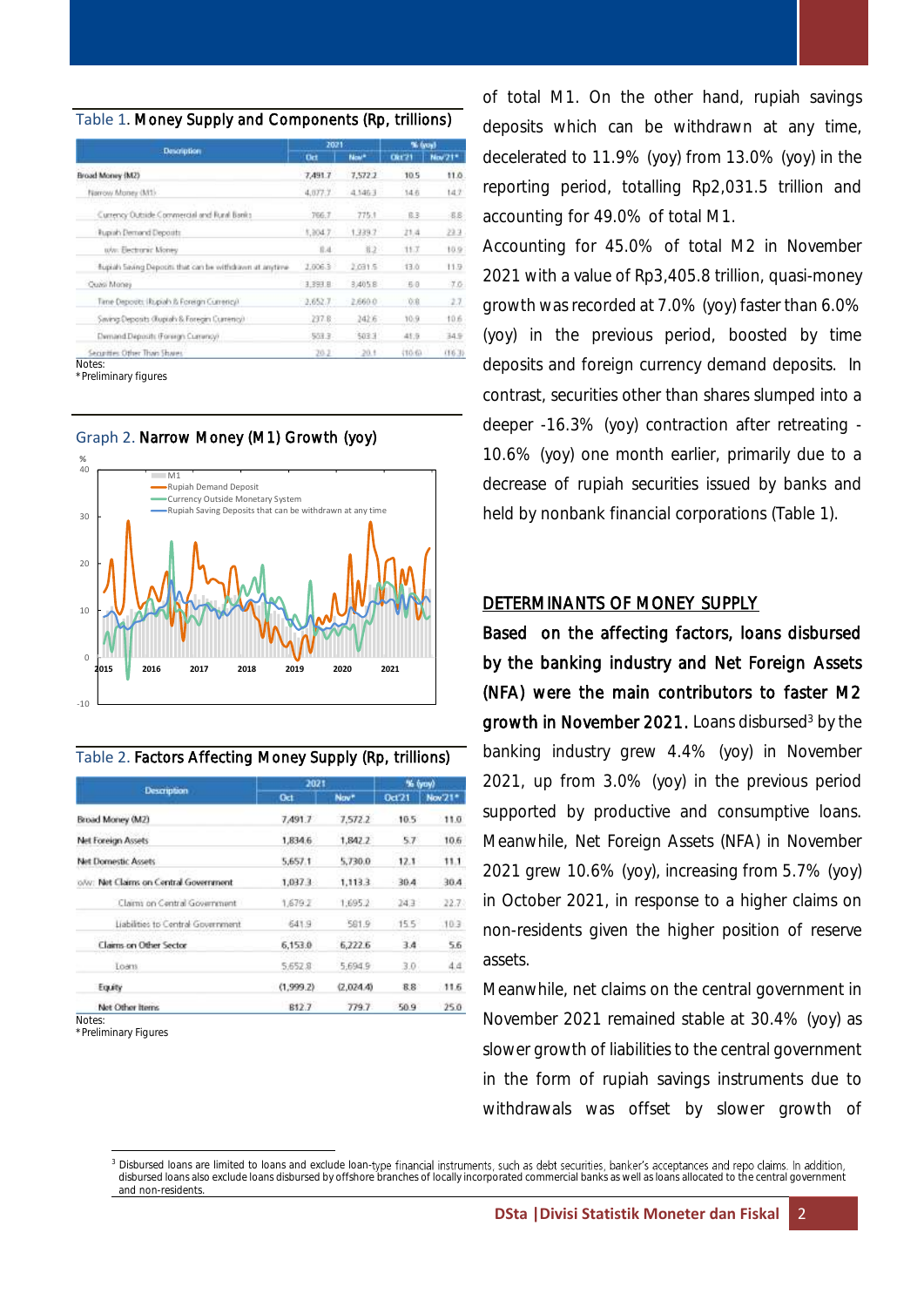#### Table 3. Deposits by Currency (Rp, trillions)

|                         | 2021    |                  | % (yoy) |         |  |  |
|-------------------------|---------|------------------|---------|---------|--|--|
| <b>Deposits</b>         | Oct     | Nov <sup>*</sup> | Oct'21  | Nov'21* |  |  |
| Rupiah                  | 5,993.7 | 6,078.6          | 93      | 9.8     |  |  |
| Demand Deposit          | 1,356.5 | 1.392.4          | 17.8    | 19.6    |  |  |
| Saving Deposit          | 2.176.8 | 2.210.3          | 13.3    | 12.3    |  |  |
| Time Deposit            | 2,460.5 | 2.475.8          | 2.1     | 3.0     |  |  |
| <b>Foreign Currency</b> | 987.0   | 986.1            | 11.6    | 13.5    |  |  |
| Demand Deposit          | 516.9   | 521.2            | 34.4    | 29.2    |  |  |
| Saving Deposit          | 161.1   | 164.3            | 7.4     | 7.5     |  |  |
| Time Deposit            | 309.0   | 300.6            | (11.7)  | (3.9)   |  |  |
| Total                   | 6,980.7 | 7.064.6          | 9.6     | 10.3    |  |  |
| Demand Deposit          | 1,873.4 | 1,913.6          | 22.0    | 22.0    |  |  |
| Saving Deposit          | 2.337.9 | 2,374.6          | 12.9    | 12.0    |  |  |
| Time Deposit            | 2.769.5 | 2,776.4          | 0.3     | 2.2     |  |  |

Notes:

\*Preliminary Figures

#### Table 4. Deposits by Customer (Rp, trillions)

|                        | 2021    |                  | % (yoy)       |         |  |  |
|------------------------|---------|------------------|---------------|---------|--|--|
| <b>Deposits</b>        | Oct     | Nov <sup>*</sup> | <b>Oct'21</b> | Nov'21* |  |  |
| <b>Demand Deposits</b> | 1,873.4 | 1,913.6          | 22.0          | 22.0    |  |  |
| Corporation            | 1,339.9 | 1,388.7          | 23.5.         | 24.5    |  |  |
| Individuals            | 238.4   | 239.9            | 25.7          | 22.7    |  |  |
| Others**               | 295.1   | 285.0            | 12.8          | 10.8    |  |  |
| <b>Saving Deposits</b> | 2,337.9 | 2,374.6          | 12.9          | 12.0    |  |  |
| Corporation            | 171.5   | 180.4            | 24.8          | 24.4    |  |  |
| <b>Individuals</b>     | 2.129.0 | 2.156.5          | 11.5          | 10.6    |  |  |
| Others <sup>**</sup>   | 37.3    | 37.6             | 52.5          | 52.0    |  |  |
| <b>Time Deposits</b>   | 2,769.4 | 2,776.4          | 0.3           | 22      |  |  |
| Corporation            | 1,054.2 | 1,087.6          | 9.1           | 13.5    |  |  |
| Individuals            | 1,378.2 | 1,362.7          | (5.6)         | (5.2)   |  |  |
| Others <sup>**</sup>   | 337.1   | 326.1            | 1.0           | 1.5     |  |  |
| Total                  | 6,980.7 | 7,064.6          | 9.6           | 10.3    |  |  |
| <b>ALC: UNK</b>        |         |                  |               |         |  |  |

**Notes** 

\*Preliminary Figures

\*\*Other sectors including local government, private nonbank financial industry, and other private sectors

#### Graph 3. Deposit Growth (yoy)



monetary system claims to the central government in the form of government securities (SBN).

#### **DEPOSITS**

The banking industry reported deposits totalling Rp7,064.6 trillion in November 2021, with growth accelerating to 10.3% (yoy) from 9.6% (yoy) one month earlier (Table 3), driven by time deposits. Faster time deposit growth was affected by both customer groups, namely individual and corporate customers (Table 4). Time deposits grew from 0.3% (yoy) in October 2021 to 2.2% (yoy) in November 2021, elevated by banks located in Jakarta and South Sumatra.

Meanwhile, demand deposits maintained stable 22.0% (yoy) growth in November 2021 as faster growth of rupiah demand deposits was offset by moderation of foreign currency demand deposits. On the other hand, savings deposits experienced moderation from 12.9% (yoy) in October 2021 to 12.0% (yoy) in the reporting period, particularly impacting rupiah savings instruments.

### LOANS

Loans disbursed by the banking industry maintained a positive trend in November 2021. Totalling Rp5,694.9 trillion, disbursed loans grew 4.4% (yoy) in the reporting period, up from 3.0% (yoy) one month earlier, primarily loans to individual borrowers, which accelerated to 8.4% (yoy) from 5.6% (yoy). On the other hand, loans extended to corporate borrowers moderated from 1.1% (yoy) in October 2021 to 0.9% (yoy) in the reporting period (Table 5).

Bank lending in November 2021 experienced broadbased growth across all segments, namely working capital loans, investment loans and consumer loans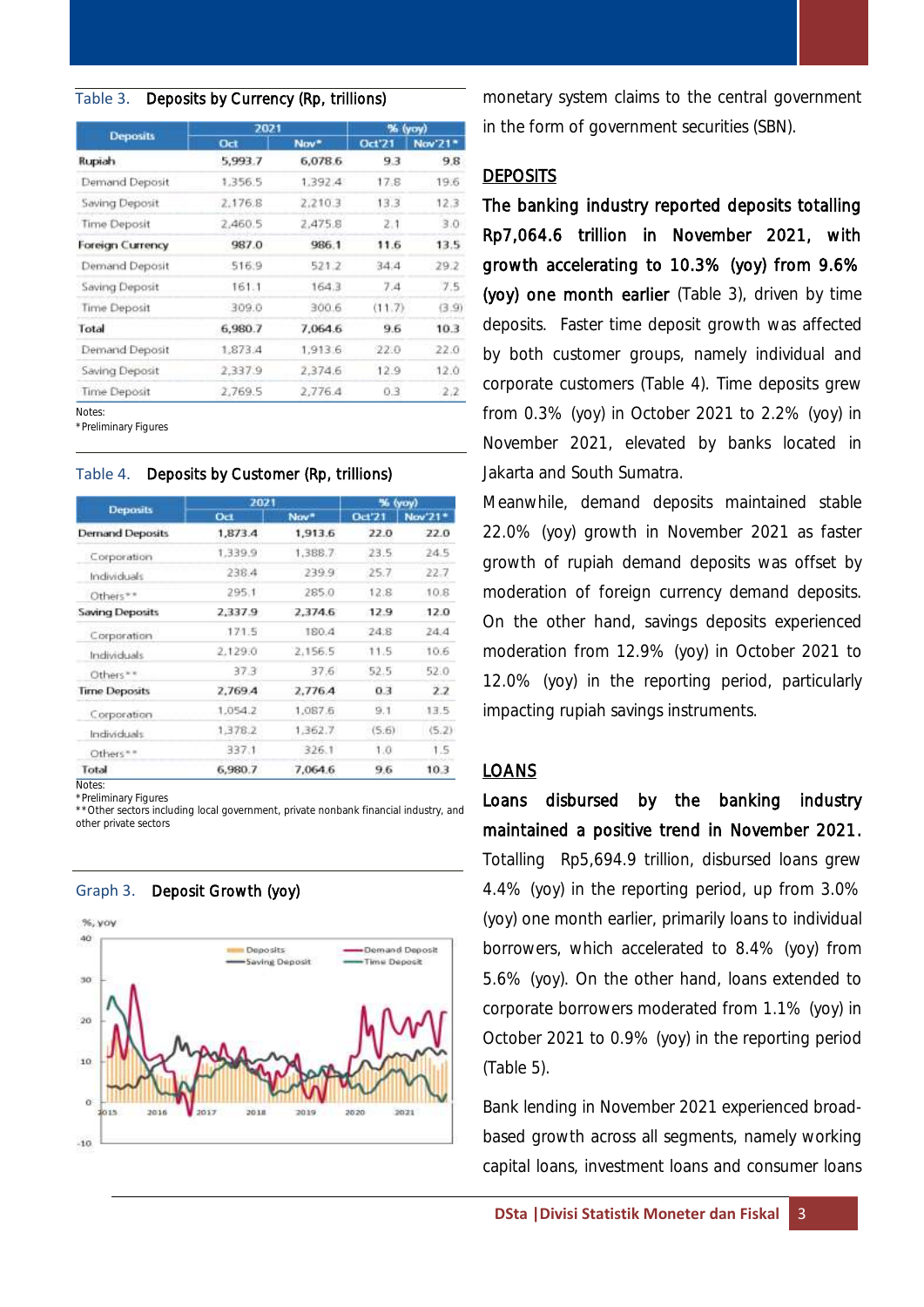#### Table 5. Loans by Borrower (Rp, trillions)

|                    | 2021    |         | %, yoy |         |  |  |
|--------------------|---------|---------|--------|---------|--|--|
| <b>Debitors</b>    | Oct     | Nov*    | Oct'21 | Nov'21* |  |  |
| Corporation        | 2,748.6 | 2,700.0 | 1.1    | 0.9.    |  |  |
| <b>Individuals</b> | 2,723.6 | 2,807.6 | 5.6    | 8.4     |  |  |
| Others**           | 180.6   | 187.3   | $-5.2$ | $-2.1$  |  |  |
| Total              | 5,652.8 | 5,694.9 | 3.0    | 4.4     |  |  |

**Notes** \*Preliminary Figures

\*\*Other Borrowers including local government, private nonbank financial industry, and other private sectors

#### Table 6. Loan Growth by Type (Rp, trillions)

| Loans                                              | 3021    | % (you)  |                  |         |  |
|----------------------------------------------------|---------|----------|------------------|---------|--|
|                                                    | Ort     | Nov*     | 0d <sub>71</sub> | Nov 21* |  |
| Working Capital Loams                              | 2,563.3 | 2,549.8  | 4.4              | 5.0     |  |
| o/w Manufacturing                                  | 6925    | 658.6    | $1.2^{\circ}$    | \$1     |  |
| Tricle, Accommodation and Food Services Activities | 874.1   | 877.2    | 3.6              | 4.5     |  |
| Investment Loans                                   | 1,437.9 | 1,483.9  | (0.2)            | 3.5     |  |
| olyv Agriculture, Livestock, Forestry wid Fishing. | 282.5   | 298.8    | 10.31            | 3.5     |  |
| Manufacturing                                      | 227.3   | 241.0    | 13               | 65      |  |
| <b>Consumer Loans</b>                              | 1,651.6 | 1.6612   | 3.8              | 4.1     |  |
| o/w Housing & Apartment Loans                      | 562.5   | 566.2    | 9.6              | 93      |  |
| Vehicle Luans                                      | 38.0    | 99.8     | (12.6)           | (8.9)   |  |
| Multipurpose Loans                                 | 908.1   | $-911.5$ | 2.8              | 3:0     |  |

\*Preliminary Figures



Graph 4. Loan Growth (yoy)

(Graph 4). Growth of working capital loans strengthened from 4.4% (yoy) in October 2021 to 5.0% (yoy) in November 2021, dominated by the manufacturing industry as well as trade, accommodation and food service activities. Working capital loans extended to the manufacturing industry improved to 5.1% (yoy) from 1.2% (yoy), primarily for the processing of cooking oil from crude palm oil (CPO) in North Sumatra and Riau. Meanwhile, working capital loans disbursed to trade, accommodation and food service activities gained momentum from 3.6% (yoy) to 4.5% (yoy) in November 2021, stemming from a higher realisation of working capital loans for the sale of motor vehicles in Jakarta and East Java. Investment loans reversed the previous -0.2% (yoy) contraction to expand 3.5% (yoy) in November 2021 in line with loans allocated to agriculture, livestock, forestry and fishing as well as the manufacturing industry. Investment loans to agriculture, livestock, forestry and fishing charged into positive territory at 3.5% (yoy) after recording a -0.3% (yoy) contraction in the previous period, primarily boosted by loans extended for the growing of palm oil in Riau and East Kalimantan. Meanwhile, investment loans to the manufacturing industry in November 2021 grew 6.5% (yoy), up from 1.3% (yoy) in line with faster credit growth for the manufacture of basic nonferrous metals in North Sumatra and North Maluku.

Consumer loans have maintained a faster growth trend, from 3.8% (yoy) in October 2021 to 4.1% (yoy) in the reporting period, as a corollary of multipurpose loans (Table 6).

Bank lending to the property sector in November 2021 grew 4.5% (yoy), down marginally from 4.6% (yoy) in October 2021, primarily in the form of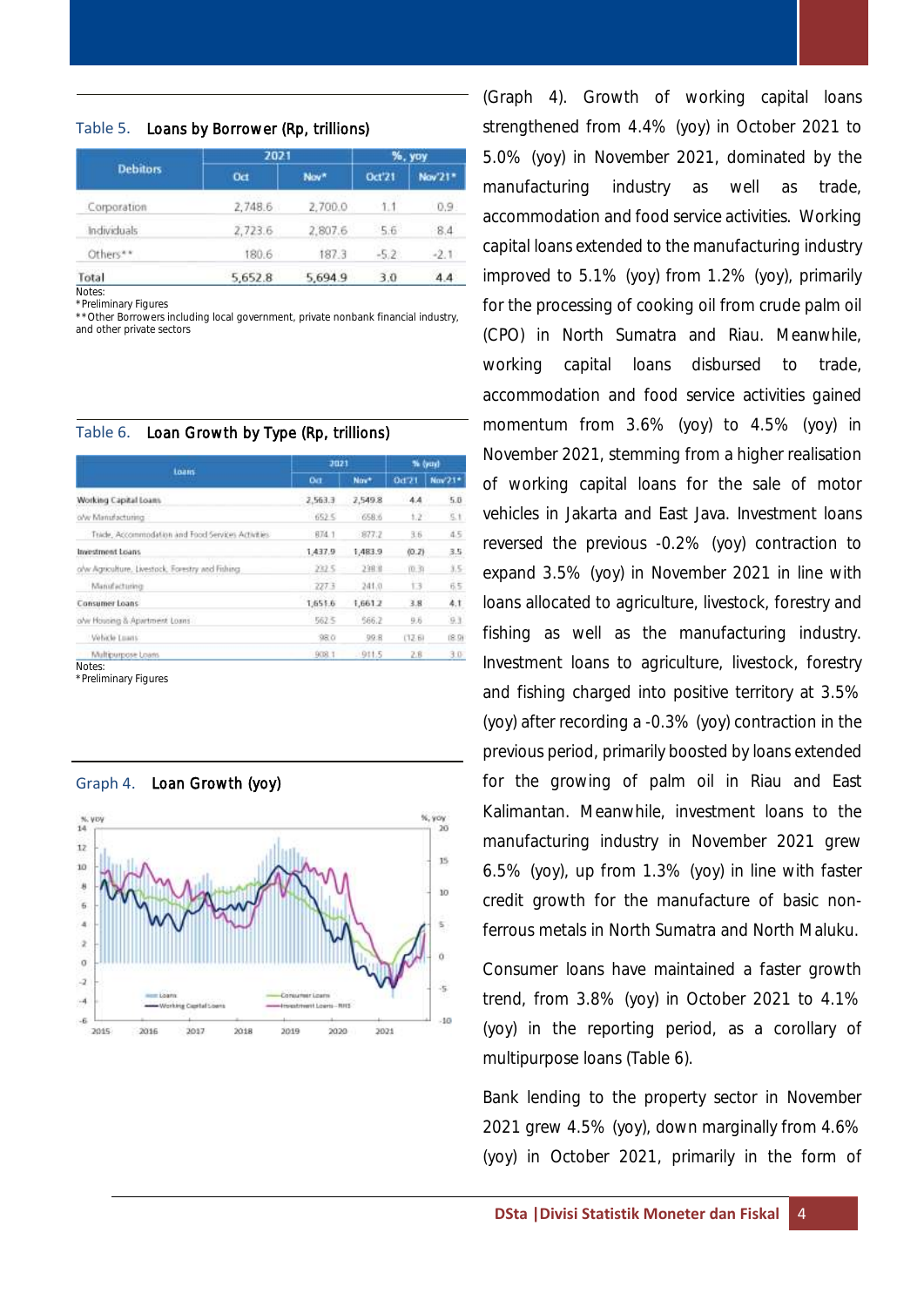|                             | 2021    |         | % (yoy)       |         |  |
|-----------------------------|---------|---------|---------------|---------|--|
| loans                       | Oct     | Nov*    | 0d'21         | Nov'21* |  |
| Property Loans              | 1,104.6 | 1,107.2 | 4.6           | 4.5     |  |
| Housing & Apartment Loans   | 562.5   | 566.2   | $9.6^{\circ}$ | 9.3     |  |
| Construction Loans          | 374.3   | 375.4   | 0.1           | 0.6     |  |
| Real Estate Loans<br>Notes: | 167.8   | 165.7   | (0.4)         | (1, I)  |  |

\*Preliminary Figure

2015

2016

 $2013$ 

Graph 5. Property Loan Growth 35  $\overline{30}$ *<u>in al Fishate</u>* Coal 25  $\overline{20}$  $\overline{15}$ i0 i. ø

#### Table 8. Micro, Small and Medium Enterprise (MSME) Loans (Rp, trillions)

2019

2021

2020

| Loans                 | 2021    |         | $%$ (yoy) |         |  |  |
|-----------------------|---------|---------|-----------|---------|--|--|
|                       | Oct     | Nov*    | Oct'21    | Nov 21* |  |  |
| <b>Business Scale</b> |         |         |           |         |  |  |
| Micro-                | 204.9   | 208.4   | (14.2)    | (10.7)  |  |  |
| Small                 | 403.4   | 409.0   | 18.9      | 20.7    |  |  |
| Medium                | 443.4   | 438.7   | (0.8)     | (3.0)   |  |  |
| Type of Loans         |         |         |           |         |  |  |
| Working Capital Loans | 787.3   | 792.0   | 4.7       | 5.4     |  |  |
| Invesment Loans       | 264.4   | 264.0   | (3.4)     | (3.2)   |  |  |
| Total                 | 1,051.7 | 1,056.1 | 2.6       | 3.1     |  |  |

\*Preliminary Figures

housing loans and real estate loans (Table 7). Growth of housing loans moderated from 9.6% (yoy) to 9.3% (yoy) in the reporting period, mainly held back by loans for houses measuring 22-70m² located in West Java and Central Java. Meanwhile, real estate loans slumped into a deeper -1.7% (yoy) contraction, compared with -0,4% (yoy) on the previous month, primarily in terms of real estate loans for medium, large and luxury residences (exceeding 70m²) located in West Java and Jakarta. On the other hand, construction loans improved from 0.1% (yoy) to 0.6% (yoy) in November 2021, particularly for the construction of toll road sections.

The banking industry confirmed stronger growth of MSME loans in November 2021 at 3.1% (yoy) compared with 2.6% (yoy) in the previous period, dominated by loans extended to small enterprises (Table 8). Loans allocated to small enterprises grew 20.7% (yoy) in the reporting period, up from 18.9% (yoy) in October 2021, while loans to micro enterprises experienced a shallower -10.7% (yoy) contraction compared with -14.2% (yoy) in October 2021. On the other hand, loans to medium enterprises slumped into a deeper -3.0% (yoy) contraction compared with -0.8% (yoy) in the previous period, thereby stifling further MSME loan improvements. Stronger MSME loan growth in the reporting period was attributable to working capital loans and investment loans.

### DEPOSIT AND LENDING RATES

The banking industry has continued to reduce deposit and lending rates. In November 2021, the weighted average lending rate fell 5 basis points to 9.25%, while the weighted average deposit rates experienced broad declines across all tenors, with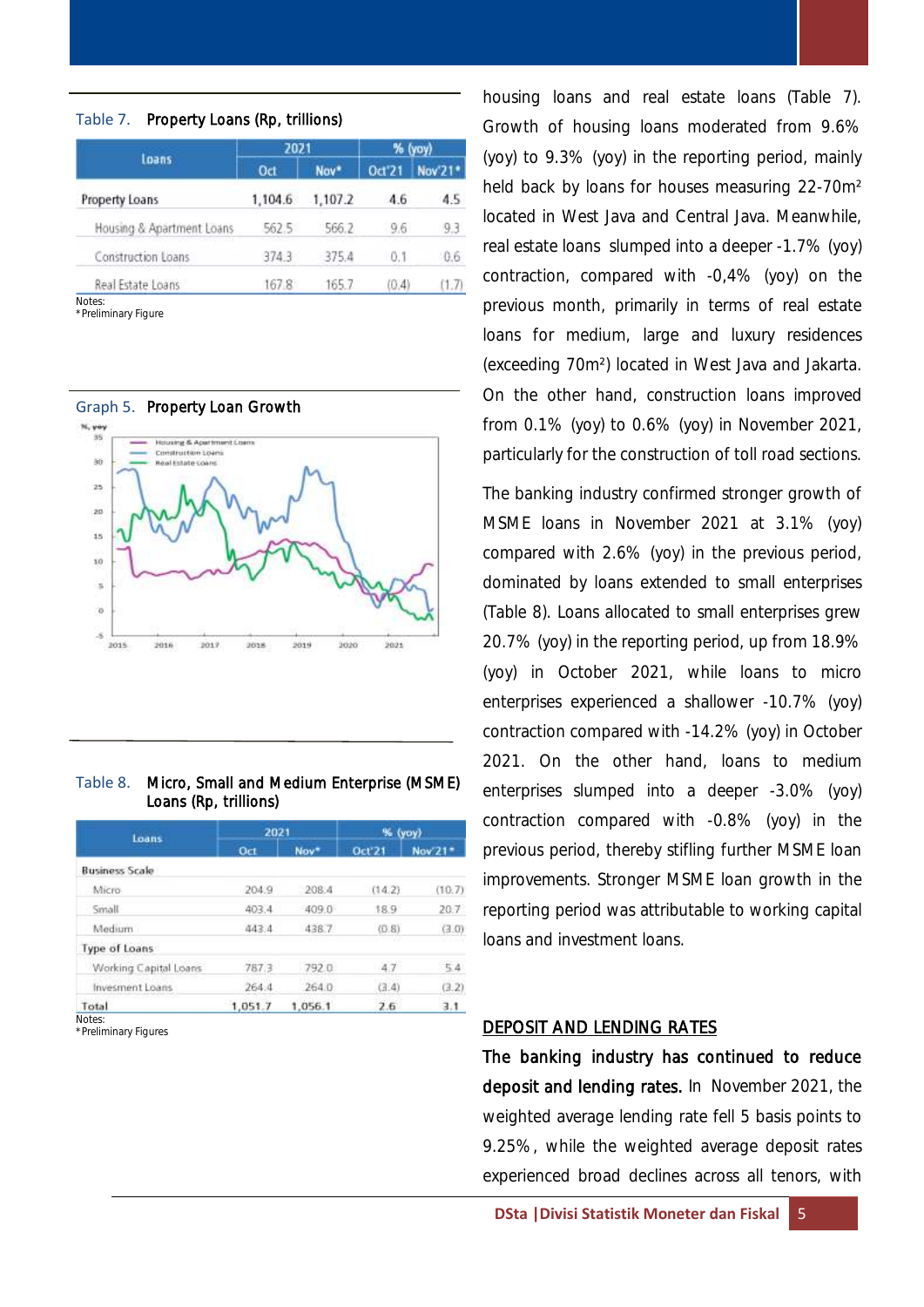

Graph 6. BI 7-Day (Reverse) Repo Rate, Time Deposit Rate and Lending Rate Trends (yoy)

the 1-month, 3-month, 6-month, 12-month and 24 month tenors decreasing respectively from 3.16%, 3.36%, 3.70%, 4.07% and 4.82% in October 2021 to 3.05%, 3.29%, 3.62%, 3.93% and 4.41% in November 2021 (Graph 6).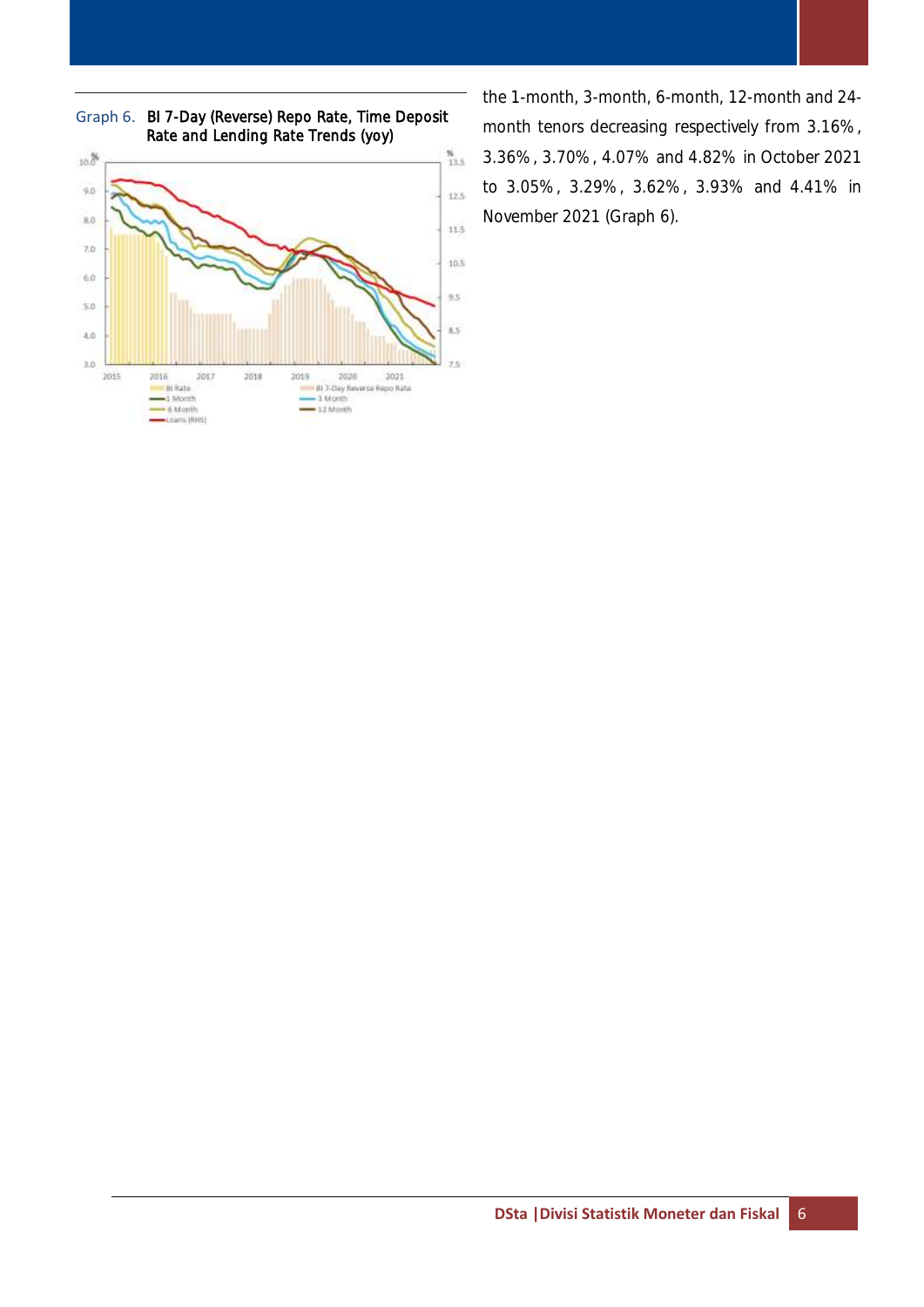# Appendix 1. Money Supply and its Affecting Factors (Rp, trillions)

| <b>Description</b>                                      |            | 2020       |            | 2021      |            |           |           |            |            |           |           |           |           |           |
|---------------------------------------------------------|------------|------------|------------|-----------|------------|-----------|-----------|------------|------------|-----------|-----------|-----------|-----------|-----------|
|                                                         | Oct        | <b>Nov</b> | <b>Dec</b> | Jan       | Feb        | Mar       | Apr       | May        | <b>Jun</b> | Jul       | Aug       | Sep       | Oct       | Nov*      |
| Broad Money (M2)                                        | 6,782.1    | 6,821.2    | 6,905.9    | 6,767.4   | 6,817.8    | 6,895.6   | 6,964.4   | 7,004.1    | 7,130.1    | 7,160.6   | 7,211.5   | 7,300.9   | 7,491.7   | 7,572.2   |
| Narrow Money (M1)                                       | 3,557.9    | 3,615.1    | 3,743.0    | 3,605.4   | 3,612.5    | 3,667.0   | 3,741.6   | 3,778.3    | 3,865.1    | 3,887.6   | 3,905.1   | 3,952.8   | 4,077.7   | 4,146.3   |
| Currency Outside Commercial and Rural Banks             | 707.8      | 712.6      | 760.1      | 712.5     | 698.2      | 692.5     | 732.6     | 743.5      | 739.0      | 758.7     | 750.5     | 748.6     | 766.7     | 775.1     |
| Rupiah Demand Deposits                                  | 1,074.4    | 1.086.5    | 1,095.6    | 1,049.8   | 1,086.5    | 1,134.9   | 1,118.3   | 1,118.2    | 1,176.4    | 1,174.6   | 1,187.9   | 1,219.8   | 1,304.7   | 1,339.7   |
| o/w: Electronic Money                                   | 7.5        | 7.4        | 7.9        | 7.7       | 7.7        | 7.4       | 7.7       | 7.9        | 8.1        | 8.3       | 7.8       | 8.2       | 8.4       | 8.2       |
| Ruplah Saving Deposits that can be withdrawn at anytime | 1,775.7    | 1,816.1    | 1,887.3    | 1,843.1   | 1,827.7    | 1,839.7   | 1,890.6   | 1,916.5    | 1,949.7    | 1,954.3   | 1,966.7   | 1,984.4   | 2,006.3   | 2,031.5   |
| Quasi Money                                             | 3,201.7    | 3,182.1    | 3,139.8    | 3,140.7   | 3,185.3    | 3,210.3   | 3,205.2   | 3,207.6    | 3,248.5    | 3,255.9   | 3,285.8   | 3,327.0   | 3,393.8   | 3,405.8   |
| <b>Time Deposits</b>                                    | 2,632.5    | 2,589.6    | 2,555.4    | 2,557.7   | 2,577.4    | 2,560.1   | 2,571.6   | 2,591.5    | 2,602.8    | 2,611.6   | 2,619.5   | 2,637.8   | 2,652.7   | 2,660.0   |
| Rupiah                                                  | 2,302.3    | 2,296.2    | 2,272.2    | 2,276.9   | 2,300.0    | 2,275.1   | 2,294.1   | 2,304.2    | 2,316.3    | 2,332.1   | 2,340.1   | 2,343.7   | 2,363.8   | 2,379.5   |
| Foreign Currency                                        | 330.2      | 293.4      | 283.2      | 280.9     | 277.3      | 285.0     | 277.5     | 287.3      | 286.6      | 279.5     | 279.5     | 294.0     | 288.8     | 280.4     |
| Other Savings Deposits                                  | 214.4      | 219.4      | 220.9      | 213.5     | 214.9      | 220.0     | 211.8     | 215.8      | 219.7      | 222.9     | 225.1     | 236.3     | 237.8     | 242.6     |
| Rupiah                                                  | 67.9       | 70.1       | 72.7       | 71.2      | 71.1       | 71.0      | 71.3      | 73.0       | 75.4       | 75.4      | 77.2      | 80.4      | 81.6      | 83.4      |
| Foreign Currency                                        | 146.5      | 149.3      | 148.2      | 142.3     | 143.8      | 148.9     | 140.5     | 142.9      | 144.3      | 147.5     | 148.0     | 155.9     | 156.2     | 159.1     |
| Foreign Currency Demand Deposits                        | 354.8      | 373.1      | 363.5      | 369.5     | 393.0      | 430.2     | 421.7     | 400.3      | 426.0      | 421.5     | 441.1     | 453.0     | 503.3     | 503.3     |
| Securities Other Than Shares                            | 22.6       | 24.0       | 23.2       | 21.3      | 20.0       | 18.2      | 17.6      | 18.2       | 16.5       | 17.1      | 20.6      | 21.1      | 20.2      | 20.1      |
| <b>Factors Affecting Broad Money</b>                    | 6.782.1    | 6,821.2    | 6,905.9    | 6,767.4   | 6,817.8    | 6,895.6   | 6.964.4   | 7.004.1    | 7.130.1    | 7.160.6   | 7.211.5   | 7,300.9   | 7.491.7   | 7,572.2   |
| <b>Net Foreign Assets</b>                               | 1,735.7    | 1,665.9    | 1,711.2    | 1,751.5   | 1,776.3    | 1,803.4   | 1,821.8   | 1,765.8    | 1,809.4    | 1.799.1   | 1,841.8   | 1,851.3   | 1,834.6   | 1,842.2   |
| <b>Net Domestic Assets</b>                              | 5,046.5    | 5,155.3    | 5,194.8    | 5,015.9   | 5,041.5    | 5.092.1   | 5,142.6   | 5,238.3    | 5,320.7    | 5,361.4   | 5,369.7   | 5,449.6   | 5,657.1   | 5.730.0   |
| Net Claims on Central Government                        | 795.8      | 854.0      | 818.7      | 672.7     | 651.7      | 692.6     | 664.9     | 765.3      | 797.6      | 836.1     | 858.5     | 918.0     | 1,037.3   | 1,113.3   |
| Claims on Central Government                            | 1,351.4    | 1,381.4    | 1,417.7    | 1,448.0   | 1,513.9    | 1,517.3   | 1,554.5   | 1,496.0    | 1,548.7    | 1.539.7   | 1,611.5   | 1,669.9   | 1,679.2   | 1,695.2   |
| Liabilities to Central Government                       | 555.7      | 527.4      | 599.0      | 775.3     | 862.2      | 824.6     | 889.7     | 730.8      | 751.0      | 703.6     | 753.0     | 752.0     | 641.9     | 581.9     |
| Claims on Other Sector                                  | 5,948.5    | 5,894.4    | 5,938.0    | 5,860.7   | 5,867.5    | 5,896.4   | 5,912.2   | 5,955.8    | 6,000.7    | 6,002.4   | 6,016.7   | 6,147.5   | 6,153.0   | 6,222.6   |
| Claims on Other Fioancial                               |            |            |            |           |            |           |           |            |            |           |           |           |           |           |
| jostitutions:                                           | 341.6      | 342.7      | 344.1      | 338.8     | 332.7      | 327.0     | 326.4     | 332.2      | 339.0      | 335.4     | 339.7     | 391.0     | 394.1     | 411.0     |
| Loans                                                   | 228.0      | 228.7      | 231.3      | 223.4     | 222.5      | 223.0     | 218.1     | 222.0      | 227.0      | 224.4     | 229.6     | 224.6     | 224.2     | 225.1     |
| Other Claims                                            | 113.6      | 114.0      | 112.9      | 115.4     | 110.3      | 104.0     | 108.4     | 110.2      | 112.0      | 111.0     | 110.1     | 166.5     | 169.8     | 185.9     |
| Claims on State and Local                               |            |            |            |           |            |           |           |            |            |           |           |           |           |           |
| Government:                                             | 1.7        | 1.7        | 2.6        | 2.6       | 2.1        | 2.2       | 2.1       | 2.1        | 2.0        | 1.9       | 1.8       | 1.7       | 2.0       | 2.0       |
| Loans                                                   | 1.7        | 1.7        | 2.6        | 2.6       | 2.1        | 2.2       | 2.1       | 2.1        | 2.0        | 1.9       | 1.8       | 1.7       | 2.0       | 2.0       |
| Other Claims                                            | 0.0        | 0.0        | 0.0        |           |            | 0.0       | 0.0       | 0.0        | 0.0        | 0.0       | 0.0       | 0.0       | 0.0       | 0.0       |
| Claims on Public NonFioancial                           |            |            |            |           |            |           |           |            |            |           |           |           |           |           |
| Corporations:                                           | 487.8      | 468.7      | 464.2      | 459.0     | 458.9      | 461.9     | 467.1     | 474.4      | 478.9      | 478.8     | 481.0     | 483.7     | 476.3     | 446.4     |
| Loans                                                   | 434.7      | 417.4      | 411.5      | 408.2     | 407.3      | 410.7     | 414.3     | 424.5      | 429.4      | 422.9     | 425.5     | 425.6     | 418.2     | 386.5     |
| Other Claims                                            | 53.1       | 51.4       | 52.7       | 50.7      | 51.6       | 51.2      | 52.9      | 49.8       | 49.6       | 55.9      | 55.6      | 58.1      | 58.1      | 59.9      |
| Claims on Private Sectors                               | 5,117.3    | 5,081.2    | 5,127.0    | 5,060.3   | 5,073.7    | 5,105.4   | 5,116.6   | 5,147.1    | 5,180.8    | 5,186.2   | 5,194.1   | 5,271.2   | 5,280.6   | 5,363.2   |
| Loans                                                   | 4,821.7    | 4,807.3    | 4,838.3    | 4,766.2   | 4,786.7    | 4,838.3   | 4,844.4   | 4,864.8    | 4,915.8    | 4,906.4   | 4,919.3   | 4,996.0   | 5,008.5   | 5,081.4   |
| Other Claims                                            | 295.5      | 273.9      | 288.7      | 294.1     | 287.1      | 267.1     | 272.2     | 282.4      | 265.0      | 279.8     | 274.8     | 275.2     | 272.1     | 281.8     |
| <b>Equity</b>                                           | (1, 837.2) | (1,814.5)  | (1,851.1)  | (1,839.5) | (1, 833.6) | (1,814.4) | (1,830.8) | (1, 849.6) | (1, 871.7) | (1,894.2) | (1,899.5) | (2,001.5) | (1,999.2) | (2,024.4) |
| Net Other Items                                         | 538.5      | 623.6      | 713.1      | 734.1     | 745.5      | 757.4     | 825.6     | 801.4      | 833.8      | 834.3     | 823.4     | 820.5     | 812.7     | 779.7     |

Notes: Since January 2012, BPR data has included Sharia BPR

\* Preliminary Figures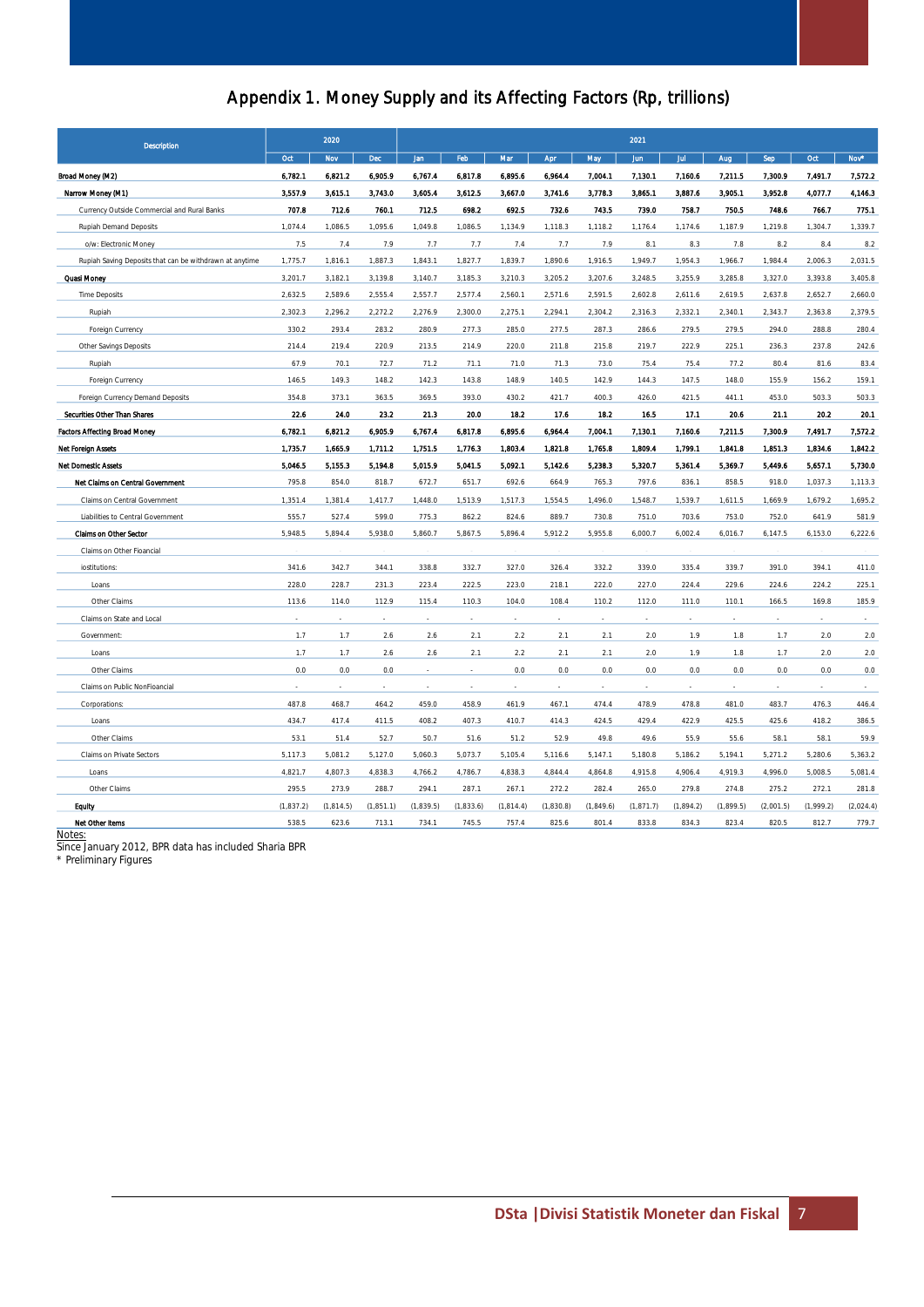## Appendix 2. Money Supply Growth and its Affecting Factors (%, yoy)

| 2020<br>2021<br><b>Description</b>                      |        |        |            |         |         |        |        |         |        |        |        |        |        |         |
|---------------------------------------------------------|--------|--------|------------|---------|---------|--------|--------|---------|--------|--------|--------|--------|--------|---------|
|                                                         | Oct    | Nov    | <b>Dec</b> | Jan     | Feb     | Mar    | Apr    | May     | Jun.   | Jul    | Aug    | Sep    | Oct    | Nov*    |
| Broad Money (M2)                                        | 12.5   | 12.3   | 12.5       | 11.9    | 11.4    | 7.0    | 11.7   | 8.3     | 11.6   | 9.0    | 7.1    | 8.2    | 10.5   | 11.0    |
| Narrow Money (M1)                                       | 14.8   | 14.0   | 14.9       | 15.4    | 15.2    | 10.0   | 15.3   | 11.4    | 14.9   | 13.6   | 10.6   | 11.2   | 14.6   | 14.7    |
| Currency Outside Commercial and Rural Banks             | 15.8   | 14.5   | 16.1       | 15.6    | 14.8    | 11.6   | 15.5   | 8.6     | 13.4   | 13.5   | 12.6   | 11.0   | 8.3    | $8.8\,$ |
| <b>Rupiah Demand Deposits</b>                           | 20.3   | 16.7   | 20.3       | 20.9    | 21.1    | 10.4   | 18.7   | 15.5    | 19.3   | 15.7   | 8.1    | 10.3   | 21.4   | 23.3    |
| o/w: Electronic Money                                   | 16.6   | 15.7   | 28.5       | 12.2    | 5.9     | (3.3)  | (5.1)  | (8.9)   | (12.7) | 25.5   | 17.3   | 20.2   | 11.7   | 10.9    |
| Rupiah Saving Deposits that can be withdrawn at anytime | 11.4   | 12.2   | 11.6       | 12.3    | 12.1    | 9.2    | 13.3   | 10.3    | 13.0   | 12.4   | 11.5   | 11.8   | 13.0   | 11.9    |
| Quasi Money                                             | 10.3   | 10.6   | 10.0       | 8.4     | 7.8     | 4.2    | 8.0    | 5.2     | 8.0    | 4.2    | 3.3    | 4.9    | 6.0    | 7.0     |
| <b>Time Deposits</b>                                    | 8.6    | 7.9    | 8.6        | 6.7     | 5.3     | 3.8    | 6.2    | 5.2     | 5.8    | 2.1    | 1.0    | 2.1    | 0.8    | 2.7     |
| Rupiah                                                  | 9.3    | 9.5    | 10.6       | 8.0     | 7.8     | 6.6    | 7.7    | 6.3     | 7.0    | 4.4    | 3.2    | 3.6    | 2.7    | 3.6     |
| Foreign Currency                                        | 3.5    | (2.7)  | (5.1)      | (3.1)   | (12.1)  | (14.1) | (4.9)  | (2.9)   | (3.1)  | (13.9) | (14.7) | (8.4)  | (12.5) | (4.4)   |
| Other Savings Deposits                                  | 15.8   | 17.8   | 18.6       | 12.2    | 8.2     | 2.2    | 5.4    | 5.2     | 9.7    | 7.5    | 4.6    | 11.6   | 10.9   | 10.6    |
| Rupiah                                                  | 7.9    | 8.1    | 10.0       | 7.9     | 5.8     | 1.9    | 7.3    | 8.9     | 15.3   | 10.3   | 12.6   | 20.3   | 20.2   | 19.1    |
| Foreign Currency                                        | 19.8   | 23.0   | 23.3       | 14.4    | 9.4     | 2.3    | 4.4    | $3.5\,$ | 6.9    | 6.1    | 0.9    | 7.6    | 6.6    | 6.6     |
| Foreign Currency Demand Deposits                        | 21.1   | 27.6   | 15.7       | 19.8    | 27.3    | 7.8    | 22.6   | 5.2     | 23.2   | 17.2   | 18.5   | 20.1   | 41.9   | 34.9    |
| Securities Other Than Shares                            | (12.1) | (5.8)  | (10.6)     | (20.4)  | (24.8)  | (35.4) | (28.2) | (25.6)  | (21.5) | (9.1)  | 5.8    | (1.2)  | (10.6) | (16.3)  |
| <b>Factors Affecting Broad Money</b>                    | 12.5   | 12.3   | 12.5       | 11.9    | 11.4    | 7.0    | 11.7   | 8.3     | 11.6   | 9.0    | 7.1    | 8.2    | 10.5   | 11.0    |
| Net Foreign Assets                                      | 13.9   | 10.3   | 13.6       | 14.9    | 11.5    | 7.9    | 10.7   | 6.4     | 11.5   | 4.3    | 6.0    | 5.0    | 5.7    | 10.6    |
| Net Domestic Assets                                     | 12.1   | 13.0   | 12.2       | 10.9    | 11.4    | 6.7    | 12.0   | 9.0     | 11.6   | 10.7   | 7.5    | 9.3    | 12.1   | 11.1    |
| Net Claims on Central Government                        | 81.6   | 66.5   | 66.9       | 54.8    | 50.8    | 42.0   | 45.0   | 56.1    | 38.4   | 38.7   | 21.1   | 16.1   | 30.4   | 30.4    |
| Claims on Central Government                            | 48.1   | 46.5   | 52.2       | 54.2    | 57.4    | 54.8   | 43.1   | 32.5    | 32.6   | 27.4   | 26.0   | 27.7   | 24.3   | 22.7    |
| Liabilities to Central Government                       | 17.2   | 22.6   | 35.9       | 53.7    | 62.7    | 67.4   | 41.8   | 14.4    | 26.9   | 16.2   | 32.0   | 45.5   | 15.5   | 10.3    |
| Claims on Other Sector                                  | 0.1    | (1.3)  | (1.7)      | (1.4)   | (1.8)   | (3.6)  | (1.6)  | (0.2)   | 1.1    | 1.4    | 1.7    | 3.2    | 3.4    | 5.6     |
| Claims on Other Financial                               |        |        |            |         |         |        |        |         |        |        |        |        |        |         |
| institutions:                                           | (8.1)  | (8.5)  | (8.8)      | (7.7)   | (9.3)   | (12.2) | (10.9) | (7.6)   | (3.1)  | (4.0)  | (2.7)  | 16.7   | 15.3   | 19.9    |
| Loans                                                   | (7.9)  | (8.6)  | (10.8)     | (9.3)   | (10.9)  | (17.2) | (17.9) | (14.3)  | (8.3)  | (7.9)  | (4.6)  | (1.8)  | (1.7)  | (1.6)   |
| Other Claims                                            | (8.6)  | (8.2)  | (4.3)      | (4.4)   | (5.8)   | 1.1    | 7.5    | 9.6     | 9.4    | 5.0    | 1.3    | 56.4   | 49.4   | 63.1    |
| Claims on State and Local                               |        | ÷      | à.         | ä,      | i,      |        |        |         |        | ×      |        | ÷,     | $\sim$ | $\sim$  |
| Government:                                             | (1.2)  | (12.5) | 13.9       | 9.6     | (3.8)   | 34.1   | 6.1    | $7.2\,$ | 14.7   | 11.1   | 8.4    | 0.6    | 19.1   | 15.2    |
| Loans                                                   | 4.9    | (7.9)  | 19.1       | 24.3    | 9.8     | 34.1   | 6.1    | 7.2     | 14.7   | 11.1   | 8.4    | 0.6    | 19.1   | 15.2    |
| Other Claims                                            | (99.9) | (99.9) | (100.0)    | (100.0) | (100.0) | (99.2) | (80.3) | (95.6)  | (81.3) | (78.1) | (68.4) | (60.3) | (45.6) | (72.7)  |
| Claims on Public NonFinancial                           |        |        |            |         |         |        |        |         | ÷      | ÷      | à.     | ł,     | à.     | $\sim$  |
| Corporations:                                           | (1.6)  | (6.5)  | (8.7)      | (5.9)   | (5.8)   | (8.9)  | (8.3)  | (8.3)   | (8.5)  | (7.2)  | (6.6)  | (4.7)  | (2.4)  | (4.8)   |
| Loans                                                   | (1.2)  | (5.2)  | (7.4)      | (3.9)   | (5.2)   | (8.0)  | (8.3)  | (8.5)   | (9.0)  | (8.7)  | (8.2)  | (6.6)  | (3.8)  | (7.4)   |
| Other Claims                                            | (5.1)  | (16.3) | (18.0)     | (19.5)  | (10.7)  | (15.7) | (8.4)  | (7.0)   | (4.4)  | 6.7    | 7.7    | 11.6   | 9.3    | 16.7    |
| Claims on Private Sectors                               | 0.8    | (0.2)  | (0.5)      | (0.5)   | (0.9)   | (2.4)  | (0.3)  | 1.1     | 2.4    | 2.6    | 2.8    | 3.1    | 3.2    | 5.5     |
| Loans                                                   | (0.5)  | (1.1)  | (1.8)      | (1.6)   | (1.6)   | (3.0)  | (1.0)  | 0.1     | 1.7    | 1.6    | 2.1    | 3.1    | 3.9    | 5.7     |
| Other Claims                                            | 28.1   | 17.8   | 29.1       | 21.0    | 11.6    | 8.9    | 13.6   | 23.8    | 16.4   | 23.5   | 16.8   | 2.4    | (7.9)  | 2.9     |
| Equity                                                  | 7.0    | 4.5    | 6.7        | 11.1    | 8.8     | (1.3)  | 4.4    | 6.7     | 9.8    | 6.0    | 5.0    | 8.8    | 8.8    | 11.6    |
| Net Other Items                                         | 125.2  | 163.0  | 157.4      | 250.6   | 243.6   | 153.8  | 204.6  | 131.7   | 140.8  | 123.7  | 84.0   | 65.7   | 50.9   | 25.0    |

**Note** 

\*Preliminary Figures

Since January 2012, BPR data has included Sharia BPR

## Appendix 3. Private Deposits in the Banking System (Rp, trillions)

| <b>Deposits</b>         |         | 2020       |         |         |         |         |         |         | 2021    |         |         |         |         |         |
|-------------------------|---------|------------|---------|---------|---------|---------|---------|---------|---------|---------|---------|---------|---------|---------|
|                         | Oct     | <b>Nov</b> | Dec     | Jan     | Feb     | Mar     | Apr     | May     | Jun.    | Jul     | Aug     | Sep     | Oct     | Nov*    |
| Ruplan                  | 5,483.2 | 5,536.5    | 5,613.3 | 5,512.9 | 5,538.3 | 5,619.9 | 5,661.7 | 5,702.5 | 5,812.0 | 5,804.5 | 5,861.0 | 5,919.0 | 5,993.7 | 6,078.6 |
| Demand Deposit          | 1,151.2 | 1,164.7    | 1.185.0 | 1,128.1 | 1,166.0 | .227.0  | ,204.8  | 209.2   | 1.273.1 | 1,261.1 | 1,286.5 | 1,324.0 | 1,356.5 | 1,392.4 |
| Saving Deposit          | 1,921.5 | 1,967.5    | 2.044.1 | 1.996.8 | 1,982.9 | 2.000.3 | 2,052.3 | 2,079.4 | 2.113.4 | 2.117.4 | 2,139.2 | 2,153.2 | 2.176.8 | 2,210.3 |
| <b>Time Deposit</b>     | 2,410.6 | 2,404.4    | 2,384.2 | 2,388.0 | 2,389.4 | 2,392.7 | 2,404.6 | 2,413.9 | 2,425.5 | 2,426.1 | 2,435.4 | 2,441.8 | 2,460.5 | 2,475.8 |
| <b>Foreign Currency</b> | 884.7   | 869.1      | 851.8   | 849.3   | 870.9   | 936.9   | 903.7   | 895.0   | 921.8   | 915.3   | 936.4   | 975.2   | 987.0   | 986.1   |
| Demand Deposit          | 384.7   | 403.4      | 395.0   | 401.5   | 424.9   | 477.0   | 459.8   | 439.3   | 465.9   | 463.8   | 484.3   | 500.1   | 516.9   | 521.2   |
| Saving Deposit          | 150.0   | 152.8      | 151.9   | 146.4   | 148.5   | 153.1   | 145.0   | 147.5   | 148.8   | 151.4   | 152.3   | 160.8   | 161.1   | 164.3   |
| Time Deposit            | 349.9   | 312.9      | 304.9   | 301.4   | 297.4   | 306.8   | 298.9   | 308.1   | 307.1   | 300.0   | 299.8   | 314.3   | 309.0   | 300.6   |
| Total                   | 6,367.9 | 6,405.6    | 6,465.1 | 6,362.1 | 6,409.2 | 6,556.9 | 6,565.4 | 6,597.5 | 6,733.9 | 6,719.8 | 6.797.5 | 6,894.2 | 6,980.7 | 7,064.6 |
| Demand Deposit          | 1,535.9 | 1.568.0    | .580.0  | 1.529.6 | 1.590.9 | .704.0  | .664.5  | 1,648.5 | 1.739.0 | 1.724.9 | 1.770.8 | 1.824.1 | 1.873.4 | 1,913.6 |
| Saving Deposit          | 2,071.5 | 2,120.3    | 2.196.0 | 2.143.1 | 2,131.4 | 2,153.4 | 2.197.3 | 2,226.9 | 2,262.2 | 2,268.8 | 2,291.5 | 2,314.0 | 2,337.9 | 2,374.6 |
| <b>Time Deposit</b>     | 2,760.5 | 2,717.3    | 2,689.0 | 2,689.4 | 2,686.9 | 2,699.5 | 2,703.5 | 2,722.0 | 2,732.7 | 2,726.1 | 2,735.2 | 2,756.2 | 2,769.5 | 2,776.4 |

Notes:

Deposit coverage in the table above including blocked savings and third party savings (excluding central government saving non-resident), in Rupiah and Foreign Currency, General Bank and BPR (excluding branch offices outside of Indonesia) in the form of Giro, Savings and Time Deposit.

\*Preliminary Figures, BPR data is still using figures from November 2019.